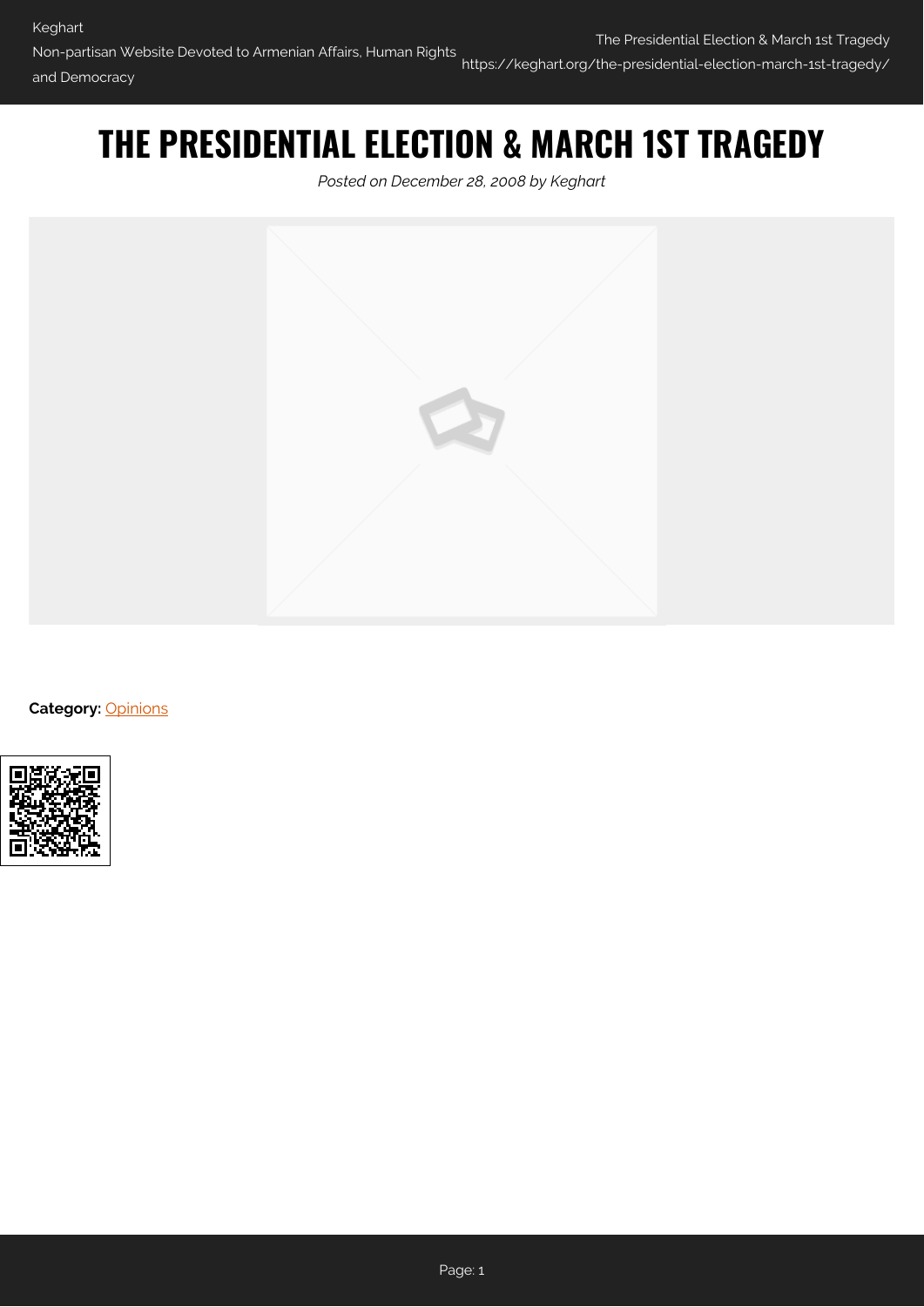Non-partisan Website Devoted to Armenian Affairs, Human Rights and Democracy https://keghart.org/the-presidential-election-march-1st-tragedy/

## **Reactions of Armenian Communities in North America The Presidential Election & March 1st Tragedy**

(A Powerpoint Presentation by D. Abrahamian BA, MD)

Montréal, June 20 2008

**[The Presentations of the participants may be viewed on YouTube](http://www.youtube.com/profile?user=KeghartDotCom&view=videos)**

# **Reactions of Armenian Communities in North America The Presidential Election & March 1st Tragedy**

(A Powerpoint Presentation by D. Abrahamian BA, MD)

Montréal, June 20 2008

**[The Presentations of the participants may be viewed on YouTube](http://www.youtube.com/profile?user=KeghartDotCom&view=videos)**

#### **Human Rights Watch 2008 Annual Report**

The report summarizes the human rights situation in more than 75 countries.

The established democracies are accepting flawed and unfair elections for political expediency …by allowing autocrats to pose as democrats, without demanding they uphold the civil and political rights that make democracy meaningful, the United States, the European Union and other influential democracies risk undermining human rights worldwide (...)

Human Rights Watch has documented a number of elections manipulated through: outright fraud, control of electoral machinery, blocking or discouraging opposition candidates, political violence, stifling the media and civil society, and undermining the rule of law

Many of these tactics are illegal under domestic and international law, but rarely do outside powers call governments to account for it. Established democracies are often unwilling to do so for fear of losing access to resources or commercial opportunities, or because of the perceived requirements of fighting terrorism.

#### **Armenia 2007 (Human Rights Watch Report)**

Although the elections showed improvements over previous years, observers have documented irregularities and the opposition contested results in some locations. Harassment of opposition supporters and limits on media freedom were documented. Torture and ill-treatment remain a problem. Limits on media freedom persist.

## Elections

International observers have determined that the May 12 parliamentary elections largely met international standards, although they have noted pre-election irregularities, including pressure on employees to vote for the establishment candidates, distribution of goods and services in exchange for votes, and abuse of administrative resources.

Opposition parties held rallies without police harassment and had access to public television, although pro-government parties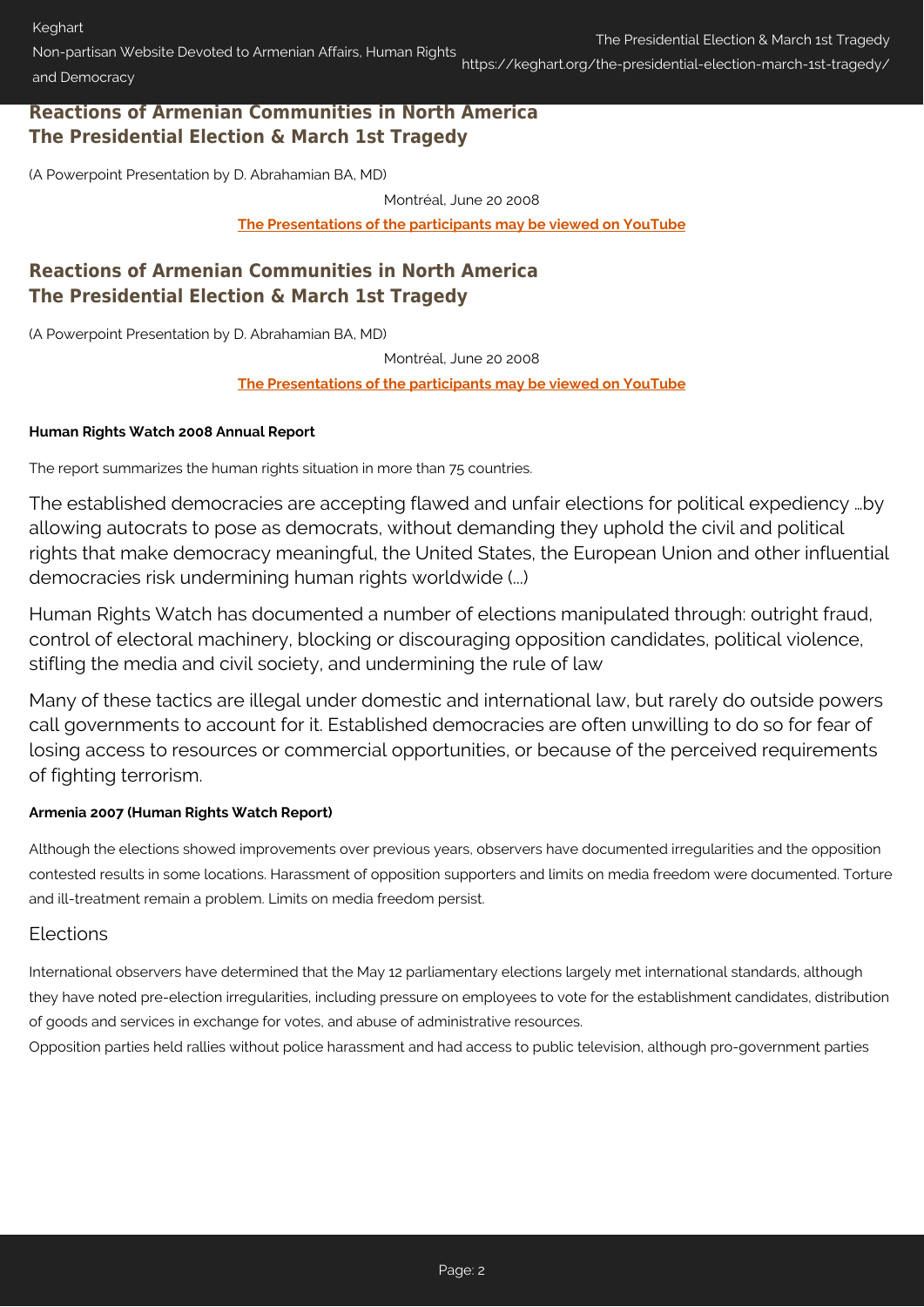Non-partisan Website Devoted to Armenian Affairs, Human Rights and Democracy https://keghart.org/the-presidential-election-march-1st-tragedy/

received disproportionate coverage. On election day there were reports of fraud and double voting as well as problems in

transparency, counting, tabulation, and publication of results.

**Arrests with Possible Political Motivation** ; **Torture and Ill-Treatment; Limitation of Media Freedom and Freedom of Speech**

### **Joint Statement On Recent Evernts In Armenia**

Joint statement by AAA, AGBU, ANCA, the Diocese of the Armenian Church of America and the Prelacy of the Armenian Apostolic Church of America.

As leading Armenian American organizations, we stand in solidarity with the state and the people of Armenia as the nation confronts the current political crisis.

We are **deeply saddened by the violence, divisiveness, and deaths** during the post-electoral street unrest in the capital and extend our heartfelt sympathies to all the families of the victims. We condemn all violent acts, including assaults, vandalism, and looting, and expect, consistent with due process of law, that the organizers and perpetrators will be brought to justice.

We *urge all parties to work peacefully within Armenia's civic and legal structures* to address their outstanding differences and restore Armenia's political environment to a state of normalcy in as timely and responsible a manner as possible. We join with all Armenians in reaffirming our people's common commitment to the security of Armenia and Artsakh in a challenging and often dangerous region, and to cooperate toward our shared aim of strengthening an open and democratic Armenian homeland, based upon the rule of law, social and economic justice, freedom of expression and the media, and equal opportunity for all.

As Armenian Americans, proud and vital partners in the future of the Armenian nation, we are *ready to cooperate with the newly-elected President and the government***.** We remain committed to doing our part to serve our homeland and the Armenian Nation as we have done throughout our long history. Armenia will continue to inspire and sustain generations of Armenians who have lived, as we do today, beyond her borders.

#### **An Open Letter to Armenian Americans (Armenian Council of America)**

We read with interest the joint statement of the Armenian Assembly of America, The Armenian General Benevolent Union, the Armenian National Committee of America, the Diocese of the Armenian Church of America (Eastern/Western) and the Prelacy of the Armenian Apostolic Church of America (Eastern/Western) regarding the recent events in Armenia.

We join them in expressing our heartfelt sympathies to all families of the victims, condemn all violent acts and expect that the perpetrators are brought to justice.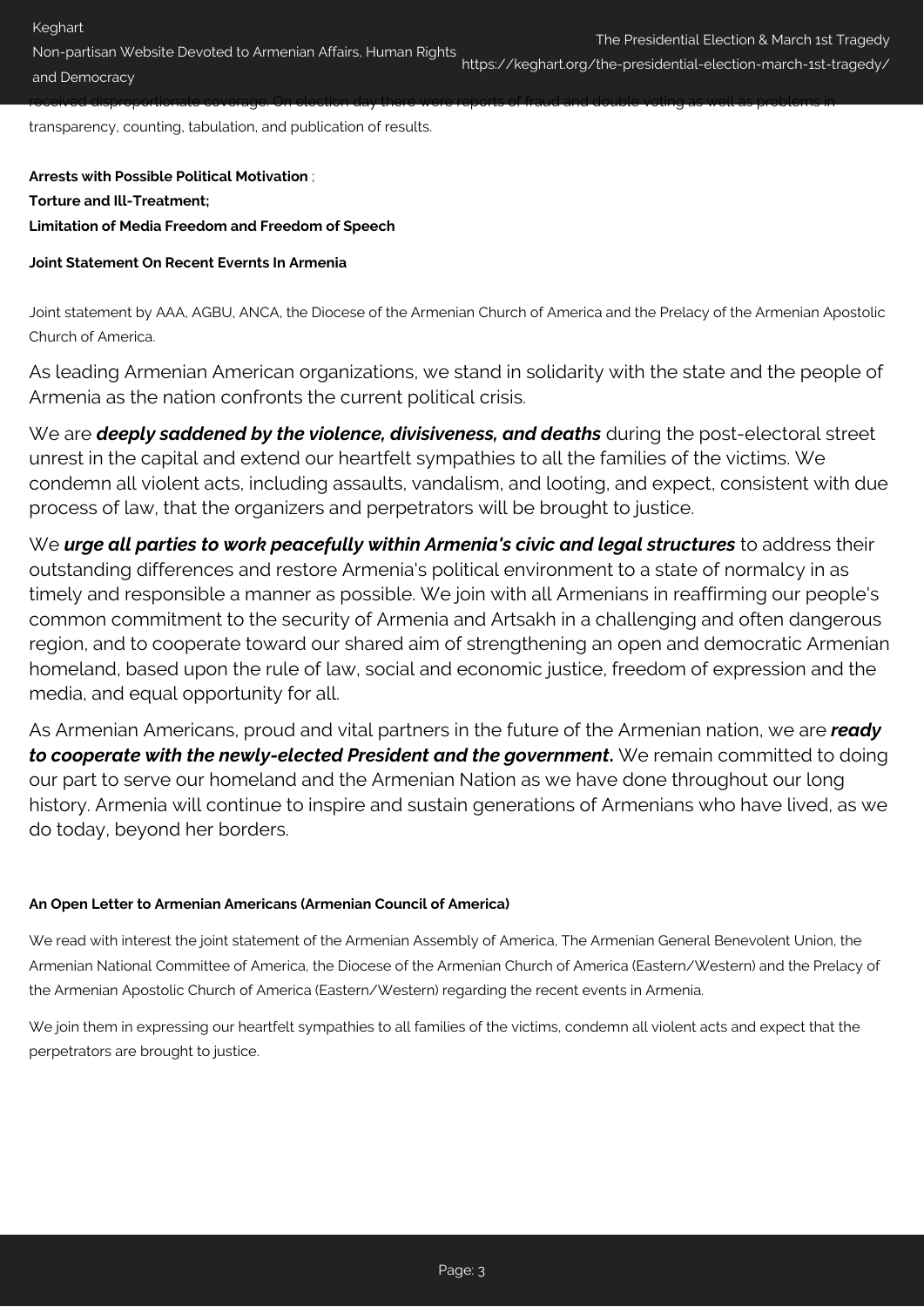Non-partisan Website Devoted to Armenian Affairs, Human Rights and Democracy https://keghart.org/the-presidential-election-march-1st-tragedy/

We reaffirm our commitment to strive "toward our shared aim of strengthening an open and democratic Armenian homeland, based upon the rule of law, social and economic justice, freedom of expression and the media, and equal opportunity for all".

However, it is difficult for us to understand how these noble principles could be justly served with simultaneously "cooperating with the newly-elected President and the government", when we are all well aware that the latter have trampled and disgraced those same principles for the past at least ten years.

What kind of "rule of law" can we expect from these authorities, who have committed many constitutional infractions, falsified presidential and parliamentary elections, conducted farcical legal proceedings of the Oct. 27 case, and falsified the constitutional plebiscite, to name just a few examples?

What kind of "social and economic justice" can we expect from these authorities who have created a class of oligarchs by usurping the rights of their citizens, monopolized the economy of the country and given away objects of strategic importance to foreign powers?

What kind of "freedom of expression and the media" can we expect from these authorities, who have banned independent TV stations from the airwaves, established a public TV reminiscent of totalitarian regimes and banned public protests?

What kind of "equal opportunity for all" can we expect from these authorities, whose actions have polarized the populace, exploited the resources of the country and the people and hence created deep mistrust between the latter and themselves?

*An Armenia where the authorities capriciously infract the law, trample justice, and usurp the rights and freedom of its population can NOT be an inspiration neither to its citizens nor to Armenians worldwide.* These kind of authorities are a disgrace to Armenia and Armenians worldwide and hence do NOT deserve our support. Rather than cooperating with them, we should hold them accountable to their misdeeds, because it is not only the future of Armenia that is at stake, but the future of Armenians worldwide.

#### **The Canadian Letters(I): Letter to FM**

**-** Denial of voting to Armenian expatriates

#### **The Canadian Letters(II): Letter to his Excellency the President Elect**

- 1) Participation of all concerned
- 2) Release of Political Prisoners
	- 3) Establishment of Freedom of Speech and Political Liberties

#### **The Divide**

- 1956
- 1996
- 2008
- His Excellency Serzh Sargsyan, "Destroy the wall"